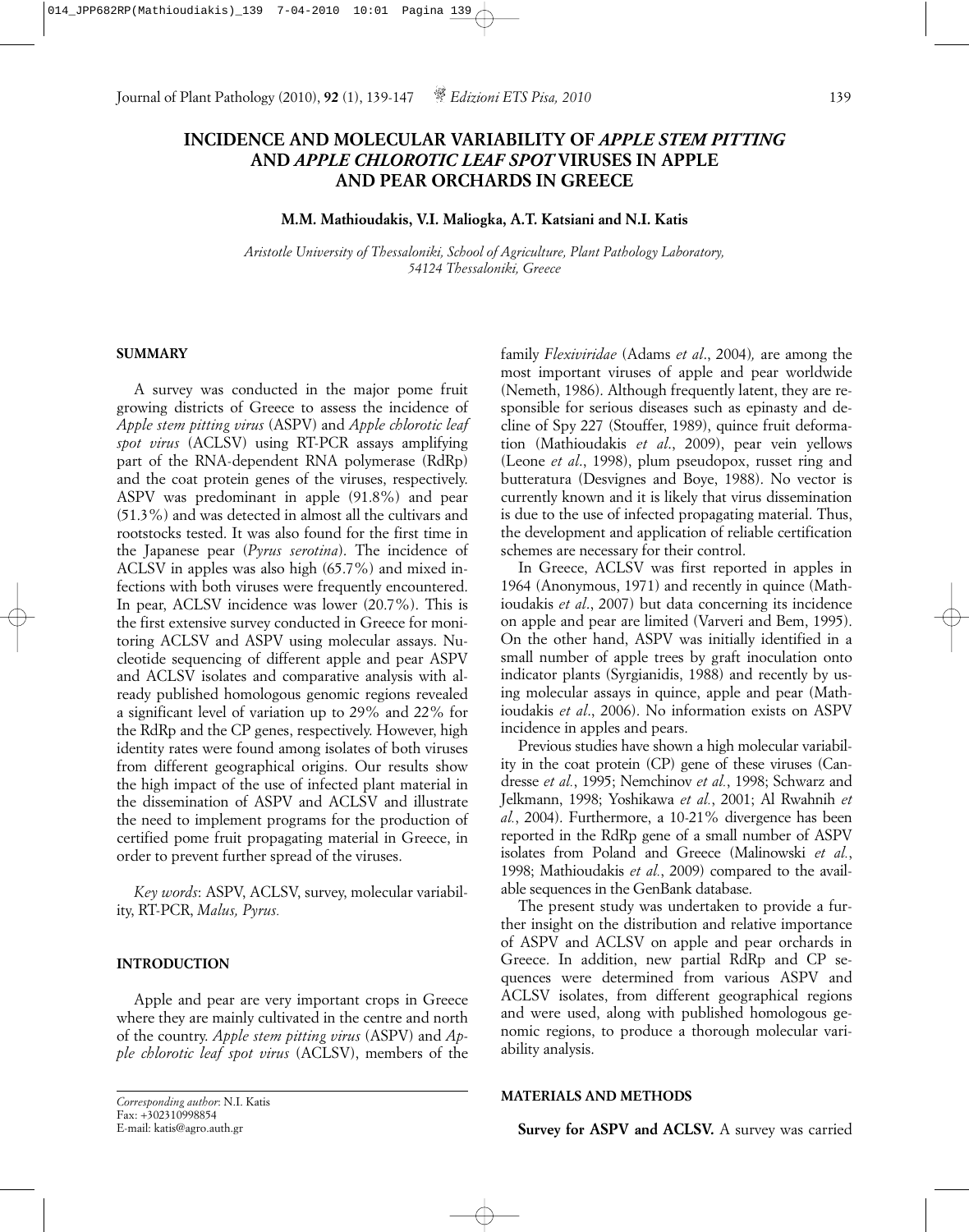out from March 2005 to October 2006 in 19 geographical districts of Greece; 245 samples, 134 from apples and 111 from pears, were randomly collected (Table 1). The greatest number of samples originated from the key pome fruit growing areas including Imathia, Magnisia and Larissa (Table 1). With the exception of typical mosaic symptoms caused by *Apple mosaic virus* (ApMV) present in apple trees (data not shown), no symptoms of virus infection were observed in the orchards surveyed. Each sample consisted of mixed plant tissues which included bark, leaves and petioles. For template preparation, spotting of plant sap onto nylon membranes, and total RNA extraction were applied for ASPV and ACLSV, respectively (Mathioudakis *et al*., 2009).

**Virus detection.** ASPV was detected by a spot nested RT-PCR, using degenerate primers with a broad detection range which amplify a 312 bp part of the RdRp gene (Mathioudakis *et al*., 2009). For ACLSV an already wellestablished one tube RT-PCR was applied using the primers A52 (5'- CAGACCCTTATTGAAGTCGTC-GAA-3') and A53 (5' - GGCAACCCTGGAACAGA-3'), which amplify a 358 bp fragment of the CP gene (Candresse *et al*., 1995). For confirmation, a new pair of primers (CLSup: 5'- CTGGAACAGATACTGGAGTC-3'; CLSdo: 5'- GCCTTGTTCATGATRAACAT-3') were designed on conserved regions of the CP gene, after aligning homologous nucleotide sequences from different ACLSV isolates (accession Nos. AJ243438, M58152, X99752, D14996, AB060960, AY669389, AF251275, AJ586643) including three more trichoviruses (*Apricot pseudo-chlorotic leaf spot virus,* AY713379; *Cherry mottle leaf virus,* AF170028; *Grapevine berry inner necrosis virus*, D88448), using the CLUSTAL-X package (Thompson *et al*., 1997).

The primers, which amplify a 374 bp fragment, were used in a one-tube RT-PCR (25 µl) in a final concentration of 0.2 µM (CLSup) and 0.4 µM (CLSdo) along with 2 µl RNA extract, 10 mM Tris-HCl, pH 8.8, 50 mM KCl, 1.5 mM MgCl<sub>2</sub>, 5% DMSO, 0.5 mM DTT, 0.25 mM dNTPs, 12 units RNASEOUT (Invitrogen, The Netherlands), 0.8 units Superscript<sup>TM</sup> II RNase H<sup>-</sup> Reverse Transcriptase (RT) (Invitrogen, The Netherlands), 0.8 units AMV RT (Finnzymes, Finland) and 1 unit Dynazyme IITM DNA polymerase (Finnzymes, Finland). The cycling scheme was as follows: 47°C for 50 min, 50°C for 7 min, 94°C for 4 min, 40 cycles of 94°C for 30 sec, 51°C for 30 sec, 72°C for 30 sec and a final elongation step at 72°C for 2 min.

**Sequence analysis.** PCR products were purified with a matrix gel extraction system (Marligen Bioscience, USA) and directly sequenced using the virus-specific primers. The nucleotide sequences of 6 amplicons from different apple and pear isolates were determined for each virus (Table 2). The sequences obtained were compared, after clipping the primer-binding regions, with those of the homologous genes of published ASPV and ACLSV isolates using the BLAST program (Altschul *et al*., 1990), while multiple nucleotide and amino acid alignments were made using the CLUSTAL-X alignment routine (Thompson *et al*., 1997).

# **RESULTS**

**Incidence of ASPV and ACLSV.** At least one virus was present in 185 out of 245 samples tested (Table 1), ASPV being the most common. It was detected in almost all apple trees tested, with a rate of 91.8% (123/134) and was also present in 51.3% (57/111) of the pear samples. ACLSV was detected in 105 samples using the A52/A53 primer pair. However, the one-tube RT-PCR developed in this study detected the virus in six more samples (two apples from Chalkidiki, one apple from Larissa and two pears from Florina and Imathia, respectively). Overall, ACLSV incidence in apple trees was 65.7% (88/134) but only 20.7% (23/111) in pears. Mixed infections with the two viruses were also found in 85 apple (63.4%) and 20 pear (18.0%) samples (Table 1). Interestingly, ASPV was present in the 96.6% of the ACLSV infected-apple trees.

ACLSV was not detected in apple cvs Delicious Pilafa, Golden Sweet, Schniga and Pink Lady nor in the two rootstocks EM 9 and MM 106. However, the number of samples tested was very small and therefore largescale surveys are needed in order to further clarify whether they are actually infected with ACLSV. On the other hand, only Coscia, Highland, Kristalli, Tsakoniki and some undetermined pear cultivars were infected by ACLSV. ASPV was present in all the apple and pear cultivars as well as the two rootstocks tested. Moreover, ASPV was isolated from two naturally infected cultivars (Kosui, Hosui) of the Japanese pear *P. serotina*, and the pear rootstocks Old Home x Fragmindale (OH x F), contrary to ACLSV (Table 1).

**Molecular variability of the partial RdRp gene of ASPV.** The sequences of ASPV nested PCR products from six isolates from different geographic regions (Table 2) were determined and compared with those from five isolates available in the GeneBank, reported from Greece, Germany, China and Japan. The overall results of the analysis showed a significant range of divergence from 6 to 29% and 0 to 27% at the nucleotide and amino acid level, respectively, which was evenly distributed along the partial RdRp sequence except for the ASPV-EM9 isolate which displayed a significant divergence at aa positions 40-48 (Table 3, Fig. 1A). In fact, ASPV-EM9 was the most distantly related isolate showing only 71% and 73% nucleotide and amino acid identities with the PR1 isolate (China) (Table 3, Fig. 1A).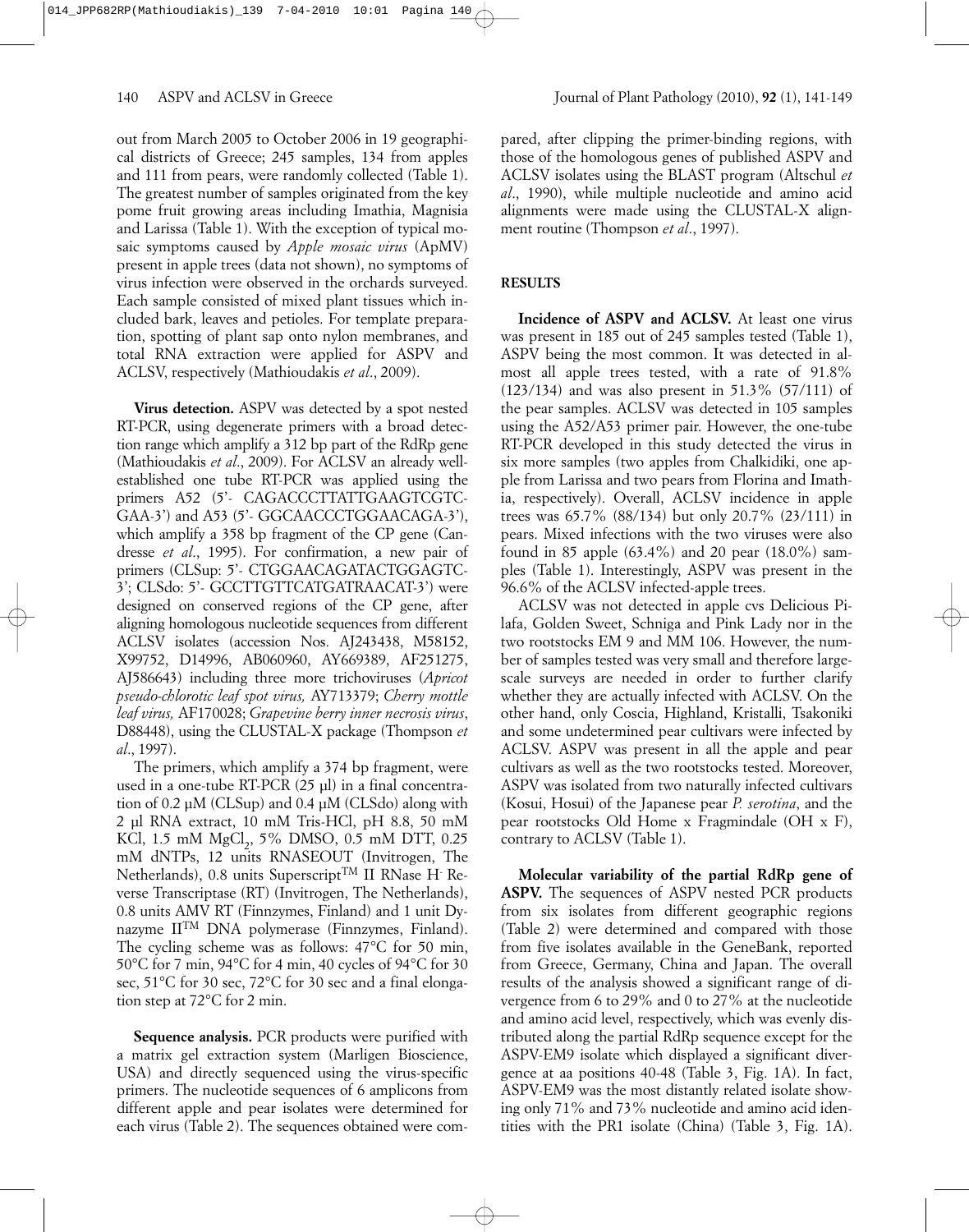| Geographic |                        | Species and cultivar       |                          | No of samples collected | <b>ACLSV</b> positive    |                          | ASPV positive  |                          | Mixed infections |                  |
|------------|------------------------|----------------------------|--------------------------|-------------------------|--------------------------|--------------------------|----------------|--------------------------|------------------|------------------|
| area       | Apple                  | Pear                       | Apple                    | Pear                    | Apple                    | Pear                     | Apple          | Pear                     | Apple            | Pear             |
|            | Delicious Pilafa       | Abate Fetel                | $\overline{2}$           | $\mathbf{1}$            | $\overline{0}$           | $\boldsymbol{0}$         | $\overline{2}$ | $1\,$                    |                  |                  |
| Arkadia    | Gala                   | Kristalli                  | $\overline{c}$           | $\sqrt{2}$              | $\overline{c}$           | $\overline{2}$           | $\sqrt{2}$     | $\sqrt{2}$               | $\mathfrak{Z}$   | $\overline{2}$   |
|            | Golden Sweet           | Passa Crassana             | $\sqrt{2}$               | $\sqrt{2}$              | $\boldsymbol{0}$         | $\mathbf{0}$             | $\sqrt{2}$     | $\boldsymbol{0}$         |                  |                  |
|            | Red Chief              |                            | $\overline{2}$           |                         | $\mathbf{1}$             | $\sim$                   | $\overline{c}$ | $\sim$                   |                  |                  |
| Arta       |                        | Unknown                    | $\blacksquare$           | $1\,$                   | $\overline{\phantom{a}}$ | $\boldsymbol{0}$         |                | $\boldsymbol{0}$         | $\Box$           | $\boldsymbol{0}$ |
|            |                        | Kontoula                   |                          | $\mathbf{1}$            |                          | $\boldsymbol{0}$         |                | $\boldsymbol{0}$         |                  |                  |
|            |                        | $\operatorname{Kristalli}$ |                          | $\mathbf{1}$            |                          | $\mathbf{0}$             |                | $\mathbf{1}$             |                  |                  |
| Chalkidiki | Unknown                | Tsakoniki                  | $\mathfrak{I}$           | $\mathbf{1}$            | $\overline{c}$           | $\boldsymbol{0}$         | $\overline{4}$ | $\boldsymbol{0}$         | $\overline{c}$   | $\boldsymbol{0}$ |
|            |                        | Unknown                    |                          | 5                       |                          | $\boldsymbol{0}$         |                | $\mathbf{2}$             |                  |                  |
| Chania     | Unknown                |                            | $\,1\,$                  | $\sim$                  | $\boldsymbol{0}$         | $\overline{\phantom{a}}$ | $\,1\,$        | $\overline{\phantom{a}}$ | $\boldsymbol{0}$ | $\mathbf{r}$     |
|            |                        | Highland                   |                          | $\,1\,$                 |                          | $\boldsymbol{0}$         |                | $\boldsymbol{0}$         |                  |                  |
|            | <b>Black Ben Davis</b> | Kontoula                   | 1                        | 1                       | $\mathbf{1}$             | $\overline{0}$           | $\mathbf{1}$   | $\theta$                 |                  |                  |
| Florina    |                        | Kristalli                  |                          |                         |                          | $\overline{c}$           |                | $\overline{2}$           | $\overline{2}$   | 1                |
|            | Mutsu                  |                            | 1                        |                         | 1                        |                          | $\mathbf{1}$   |                          |                  |                  |
|            |                        | Williams                   |                          | 1                       |                          | $\boldsymbol{0}$         |                | $\mathbf{1}$             |                  |                  |
| Fthiotida  | Granny Smith           | Kontoula                   | $\mathbf{1}$             | $\overline{c}$          | $\boldsymbol{0}$         | $\mathbf{0}$             | $\mathbf{1}$   | $\boldsymbol{0}$         | $1\,$            | $\boldsymbol{0}$ |
|            | Starking               |                            | 1                        |                         | 1                        |                          | 1              |                          |                  |                  |
| Grevena    | Unknown                | Unknown                    | $\overline{4}$           | $\epsilon$              | $\overline{2}$           | $1\,$                    | $\overline{2}$ | $\mathbf{1}$             | $\overline{2}$   | $\mathbf{1}$     |
|            | Golden Sweet           | Etrusca                    | 12                       | $\mathbf{1}$            | 11                       | $\mathbf{0}$             | 12             | $\mathbf{1}$             |                  |                  |
|            | Granny Smith           | Highland                   | 1                        | $\overline{2}$          | $\mathbf{1}$             | $\mathbf{1}$             | $\mathbf{1}$   | $\mathbf{1}$             |                  |                  |
| Imathia    | Pink Lady              | Kontoula                   | 1                        | 2                       | $\boldsymbol{0}$         | $\boldsymbol{0}$         | $\mathbf{1}$   | $\sqrt{2}$               | 25               | $\mathfrak{Z}$   |
|            | Red Chief              | Kristalli                  | 13                       | $\overline{4}$          | 11                       | $\sqrt{2}$               | 13             | $\overline{\mathbf{3}}$  |                  |                  |
|            | Royal Gala             | Tsakoniki                  | $\mathbf{1}$             | 1                       | $\mathbf{1}$             | $\mathbf{1}$             | $\mathbf{1}$   | $\mathbf{1}$             |                  |                  |
|            | Scarlet Spur           | Santa Maria                | 1                        | $\mathbf{1}$            | 1                        | $\mathbf{0}$             | $\mathbf{1}$   | $\mathbf{1}$             |                  |                  |
| Ioannina   | Unknown                | Unknown                    | 16                       | 5                       | 13                       | 5                        | 13             | $\mathfrak{I}$           | 12               | $\mathfrak{I}$   |
|            | Firiki                 |                            | $1\,$                    |                         | $\mathbf{1}$             |                          | $\mathbf{1}$   |                          |                  |                  |
| Karditsa   |                        | Unknown                    | $\overline{\phantom{a}}$ | $\,1\,$                 | $\omega$                 | $\boldsymbol{0}$         | $\sim$         | $\boldsymbol{0}$         | $\sim$           | $\boldsymbol{0}$ |
| Kavala     | Unknown                | $\overline{\phantom{a}}$   | $\mathbf{1}$             | $\bar{\phantom{a}}$     | $\mathbf{1}$             | $\overline{\phantom{a}}$ | $\mathbf{1}$   | $\sim$                   | $1\,$            | $\omega$         |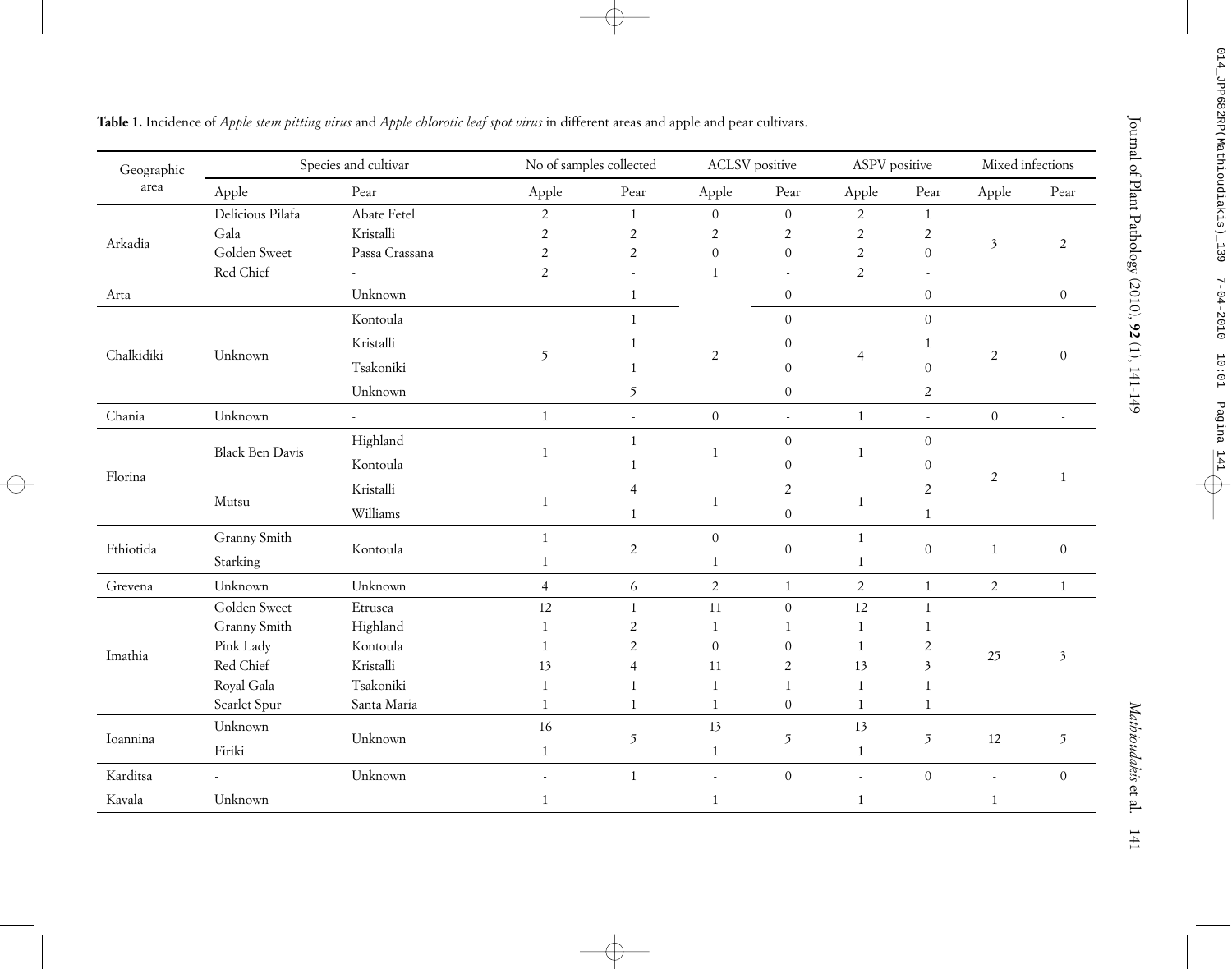|              | Firiki           | Coscia                    |                | 5                       | $\mathbf{1}$     | 1                | 1                | 4                        |                          |                  |
|--------------|------------------|---------------------------|----------------|-------------------------|------------------|------------------|------------------|--------------------------|--------------------------|------------------|
|              | Golden Delicious | Kontoula                  | 7              | $\mathfrak{Z}$          | 1                | $\boldsymbol{0}$ | $\overline{7}$   | $\overline{c}$           |                          |                  |
| Kozani       | Jonagold         | Kristalli                 | 1              | $\overline{2}$          | $\mathbf{1}$     | $\mathbf{1}$     | $\mathbf{1}$     | $\overline{c}$           | $\overline{4}$           | $\overline{2}$   |
|              | Schniga          | Pyrus serotina cv. Kosui  | $\overline{c}$ | $\overline{2}$          | $\boldsymbol{0}$ | $\mathbf{0}$     | $\boldsymbol{0}$ | $\mathbf{1}$             |                          |                  |
| Komotini     | Starking         | Unknown                   | $\mathbf{1}$   | $\mathbf{1}$            | $\mathbf{1}$     | $\mathbf{1}$     | $\mathbf{1}$     | $\mathbf{1}$             | $\mathbf{1}$             | $\mathbf{1}$     |
|              |                  | Coscia                    |                | $\overline{1}$          |                  | $\overline{0}$   |                  | $\mathbf{1}$             |                          |                  |
|              |                  | Harrod Sweet              |                |                         |                  | $\Omega$         |                  | 1                        |                          |                  |
|              |                  | Highland                  |                |                         |                  | $\Omega$         |                  | 1                        |                          |                  |
| Larissa      | Firiki           | Kontoula                  | $8\,$          | 2                       | $\boldsymbol{6}$ | $\overline{0}$   | $\,8\,$          | $\mathbf{0}$             | 6                        | $\boldsymbol{0}$ |
|              |                  | Kristalli                 |                |                         |                  | $\Omega$         |                  | $\boldsymbol{0}$         |                          |                  |
|              |                  | Unknown                   |                |                         |                  |                  |                  |                          |                          |                  |
|              |                  | Williams                  |                | 6                       |                  | $\boldsymbol{0}$ |                  | $\overline{4}$           |                          |                  |
|              | Imperial         | Kristalli                 | $\mathbf{1}$   | $1\,$                   | $1\,$            | $\boldsymbol{0}$ | $1\,$            | $\mathbf{1}$             |                          |                  |
| Magnisia     | Starking         | Unknown                   | 14             | 10                      | 11               | 5                | 14               | $\overline{7}$           | 19                       | 5                |
|              | Unknown          |                           | 16             | $\omega$                | $\overline{7}$   | $\omega$         | 16               | $\omega$                 |                          |                  |
| Pella        | Red Delicious    |                           | 5              | $\bar{a}$               | $\mathfrak{Z}$   | $\sim$           | $\mathfrak{I}$   | $\overline{\phantom{a}}$ | $\mathfrak{Z}$           | $\sim$           |
| Rethymno     | $\sim$           | Kristalli                 | $\sim$         | $\mathfrak{Z}$          | $\sim$           | $\boldsymbol{0}$ | $\overline{a}$   | $\mathbf{1}$             | $\omega$                 | $\theta$         |
| Thesprotia   |                  | Unknown                   | $\sim$         | $\overline{2}$          | $\sim$           | $\boldsymbol{0}$ | $\omega$         | $\overline{2}$           | $\overline{\phantom{a}}$ | $\boldsymbol{0}$ |
|              | EM9 rootstock    | Decana del Comisio        | $\mathbf{1}$   | 1                       | $\boldsymbol{0}$ | $\mathbf{0}$     | $\mathbf{1}$     | 1                        |                          |                  |
|              | Firiki           | Highland                  | 2              | $\overline{1}$          | $\overline{2}$   | $\theta$         | $\overline{2}$   | $\mathbf{0}$             |                          |                  |
|              | MM106 rootstock  | OH x F rootstock          |                | $\overline{\mathbf{3}}$ | $\Omega$         | $\Omega$         | $\mathbf{1}$     | 1                        |                          |                  |
|              | Starking         | Passa Crassana            |                | $\mathbf{1}$            | $\Omega$         | $\theta$         | $\mathbf{1}$     | 1                        |                          |                  |
| Thessaloniki | Unknown          | P. serotina cv. Hosui     |                |                         | $\overline{2}$   | $\overline{0}$   | $\overline{2}$   | 1                        | $\overline{4}$           | $\boldsymbol{0}$ |
|              |                  | P. serotina cv. Kosui     |                |                         |                  | $\theta$         |                  | $\theta$                 |                          |                  |
|              |                  | P. serotina cv. Shinseiki |                |                         |                  | $\Omega$         |                  | $\theta$                 |                          |                  |
|              |                  | Santa Maria               |                | $\mathbf{1}$            |                  | $\Omega$         |                  | $\mathbf{0}$             |                          |                  |
|              |                  | Unknown                   |                | $\overline{1}$          |                  | $\theta$         | $\sim$           | $\boldsymbol{0}$         |                          |                  |
|              |                  |                           | 134            | 111                     | 88               | 23               | 123              | 57                       | 85                       | $20\,$           |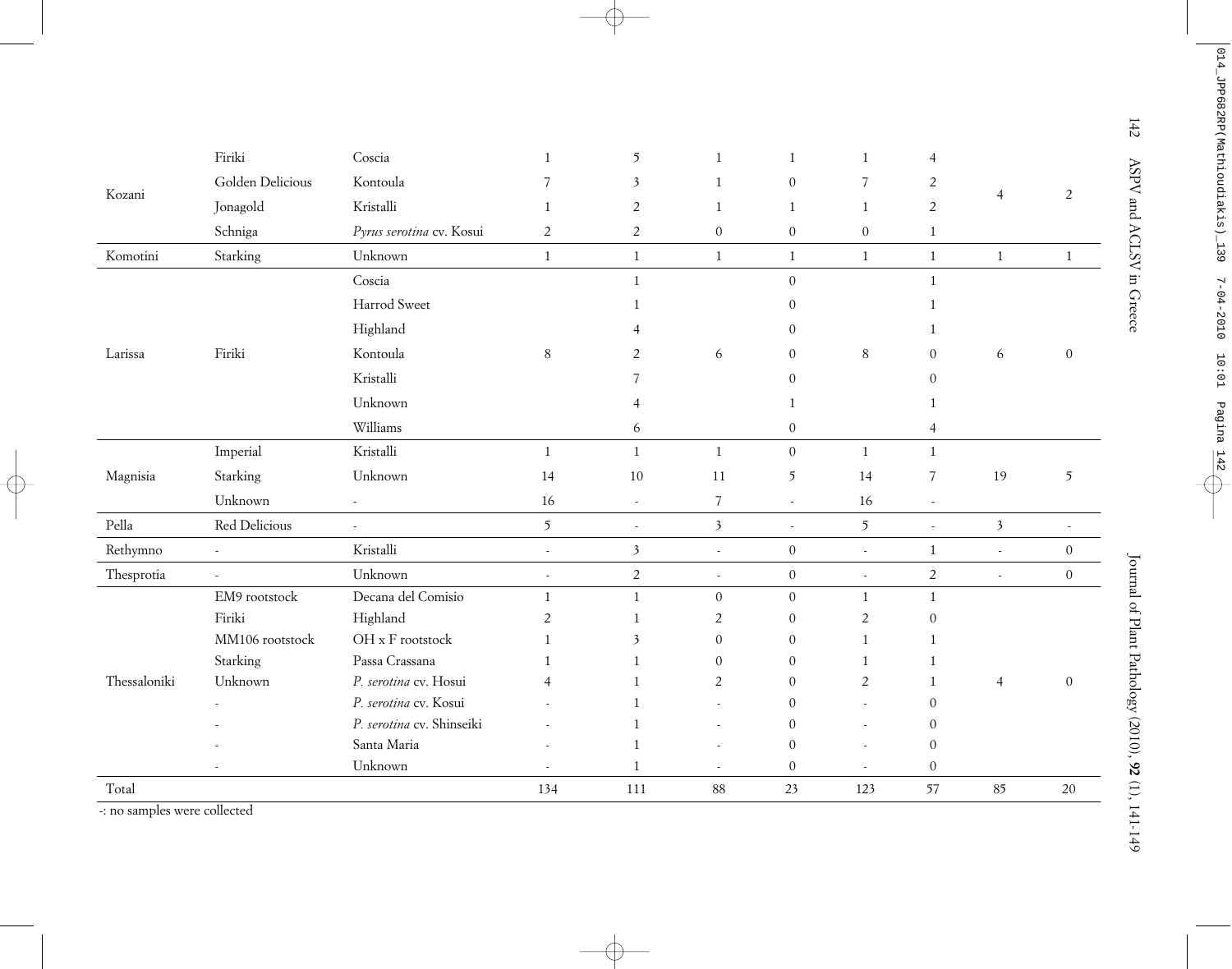On the other hand, ASPV-KOZ shared 95% amino acid identity with the Japanese IF38 isolate. Among the Greek isolates the rate of variability ranged between 10 to 27% and 6 to 22% at the nucleotide and amino acid levels, respectively (Table 3). ASPV-MM106 and ASPV-EM9 were most distantly related to ASPV-GT11 (73 and 74% in nucleotides, respectively). Finally, ASPV-MM106 and ASPV-AFT5 sequences were identical (100%) at the amino acid level and 90% similar at the nucleotide level.

**Molecular variability of the partial CP gene of ACLSV.** Comparisons of the ACLSV sequences obtained with homologous published genomic regions confirmed the specificity of the one-tube RT-PCR assay developed herein. The nucleotide and amino acid variability of ACLSV was mainly encountered at the N-terminal half of the partial CP gene and ranged between 3 and 22% and 0 and 15%, respectively (Table 4, Fig. 1B). ACLSV-Kristalli was the most distantly related to the Italian PC-CAL isolate, displaying an identity of 81% and 79% at the amino acid and nucleotide levels, respectively. On the contrary, ACLSV-MAG was 99% identical at the aa level (97% at the nt level) to the Bajaura isolate from India and ACLSV-MET shared 100% identity with the Turkish MP-Tur isolate (93% at the nt level). Between the Greek isolates, ACLSV-LAR and ACLSV-MAG were the most distantly related (87% at the aa and 78% at the nt level, respectively), while ACLSV-MET was 98% identical at the aa level to ACLSV-MAG (94% at the nt level). Finally, ACLSV-MET shared a 99% aa identity with ACLSV-Kristalli (90% at the nt level) (Table 4).

All sequences determined in this study were deposited in the EMBL-EBI database under the accession numbers listed in Table 2.

#### **DISCUSSION**

ACLSV incidence was previously estimated in Greece by ELISA (Varveri and Bem, 1995), with a small

|                  |                      | 10           | 20  | 30         | 40 | 50 | 60 | 70 | 80                                                                                                   |    |     |     |
|------------------|----------------------|--------------|-----|------------|----|----|----|----|------------------------------------------------------------------------------------------------------|----|-----|-----|
| ASPV-MM106       |                      |              |     |            |    |    |    |    | OHSVLCRFAPYMRYIEAKVVEVLPENLYIHSGKNIDDLAAWVTKNKFNGVCTESDYEAFDASODHFILAFELEVMKYLGLPPDLIADY             |    |     |     |
| ASPV-AFT5        |                      |              |     |            |    |    |    |    |                                                                                                      |    |     |     |
| ASPV-EM9         |                      |              |     | $\Omega$ . |    |    |    |    |                                                                                                      |    |     |     |
| ASPV-KOZ         |                      | . <i>. F</i> | . K |            |    |    |    |    | $F_{1112}A_{111111}$                                                                                 |    |     |     |
| <b>IF38</b>      |                      |              |     |            |    |    |    |    |                                                                                                      |    |     | (A) |
| ASPV-GT11        |                      |              |     |            |    |    |    |    |                                                                                                      |    |     |     |
| ASPV-THESP       |                      |              |     |            |    |    |    |    |                                                                                                      |    |     |     |
| ASPV-KOM         |                      |              |     |            |    |    |    |    |                                                                                                      |    |     |     |
| ASPV-MET         |                      |              |     |            |    |    |    |    |                                                                                                      |    |     |     |
| PA66             |                      |              |     |            |    |    |    |    |                                                                                                      |    |     |     |
| PR1              |                      |              |     |            |    |    |    |    |                                                                                                      |    |     |     |
|                  |                      |              |     |            |    |    |    |    |                                                                                                      |    |     |     |
|                  |                      | 10           | 20  | 30         | 40 | 50 | 60 | 70 | 80                                                                                                   | 90 | 100 |     |
| ACLSV-Kristalli  |                      |              |     |            |    |    |    |    | TFANIAIOGTSEOTEFLDLVVEVKSMEDOKVIGSYNLKEVVNMIKAFRTTSSDPNISSMTFRÖVCEAFAPEARNGLVKLKYKGVFTNLFTTMPEVGSKYP |    |     |     |
| ACLSV-Gala       |                      |              |     |            |    |    |    |    |                                                                                                      |    |     |     |
| ACLSV-LAR        |                      |              |     |            |    |    |    |    |                                                                                                      |    |     |     |
| ACLSV-MAG        |                      |              |     |            |    |    |    |    |                                                                                                      |    |     |     |
| ACLSV-KOM        |                      |              |     |            |    |    |    |    |                                                                                                      |    |     |     |
| <b>ACLSV-MET</b> |                      |              |     |            |    |    |    |    |                                                                                                      |    |     |     |
| Bajaura          |                      |              |     |            |    |    |    |    |                                                                                                      |    |     | (B) |
| M93              |                      |              |     |            |    |    |    |    |                                                                                                      |    |     |     |
| $MP-Tur$         |                      |              |     |            |    |    |    |    |                                                                                                      |    |     |     |
| SKIL             |                      |              |     |            |    |    |    |    |                                                                                                      |    |     |     |
| ACLSV-India      |                      |              |     |            |    |    |    |    |                                                                                                      |    |     |     |
| $AT-49$          |                      |              |     |            |    |    |    |    |                                                                                                      |    |     |     |
| P10R1D3          |                      |              |     |            |    |    |    |    |                                                                                                      |    |     |     |
| $MP-CT$          |                      |              |     |            |    |    |    |    |                                                                                                      |    |     |     |
| PC-CAL           |                      |              |     |            |    |    |    |    |                                                                                                      |    |     |     |
|                  |                      | 110          |     |            |    |    |    |    |                                                                                                      |    |     |     |
| ACLSV-Kristalli  | . 1 .<br>ELMFDFNKGLN |              |     |            |    |    |    |    |                                                                                                      |    |     |     |
| ACLSV-Gala       | .                    |              |     |            |    |    |    |    |                                                                                                      |    |     |     |
| ACLSV-LAR        | .                    |              |     |            |    |    |    |    |                                                                                                      |    |     |     |
| <b>ACLSV-MAG</b> | .                    |              |     |            |    |    |    |    |                                                                                                      |    |     |     |
| ACLSV-KOM        | والمحامل والمحاملات  |              |     |            |    |    |    |    |                                                                                                      |    |     |     |
| <b>ACLSV-MET</b> | . <i>.</i>           |              |     |            |    |    |    |    |                                                                                                      |    |     |     |
| Bajaura          | .                    |              |     |            |    |    |    |    |                                                                                                      |    |     |     |
| M93<br>$MP-Tur$  | .                    |              |     |            |    |    |    |    |                                                                                                      |    |     |     |
| SKIL             | .                    |              |     |            |    |    |    |    |                                                                                                      |    |     |     |
| ACLSV-India      | .<br>.               |              |     |            |    |    |    |    |                                                                                                      |    |     |     |
| $AT-49$          | .                    |              |     |            |    |    |    |    |                                                                                                      |    |     |     |
| P10R1D3          | .                    |              |     |            |    |    |    |    |                                                                                                      |    |     |     |
| MP-CI            | .                    |              |     |            |    |    |    |    |                                                                                                      |    |     |     |
| PC-CAL           | .                    |              |     |            |    |    |    |    |                                                                                                      |    |     |     |
|                  |                      |              |     |            |    |    |    |    |                                                                                                      |    |     |     |

**Fig. 1.** Amino acid sequence alignments of the partial RdRp (A) and CP (B) genes from various ASPV and ACLSV isolates, respectively. The accession numbers of the sequences included are reported in Table 2.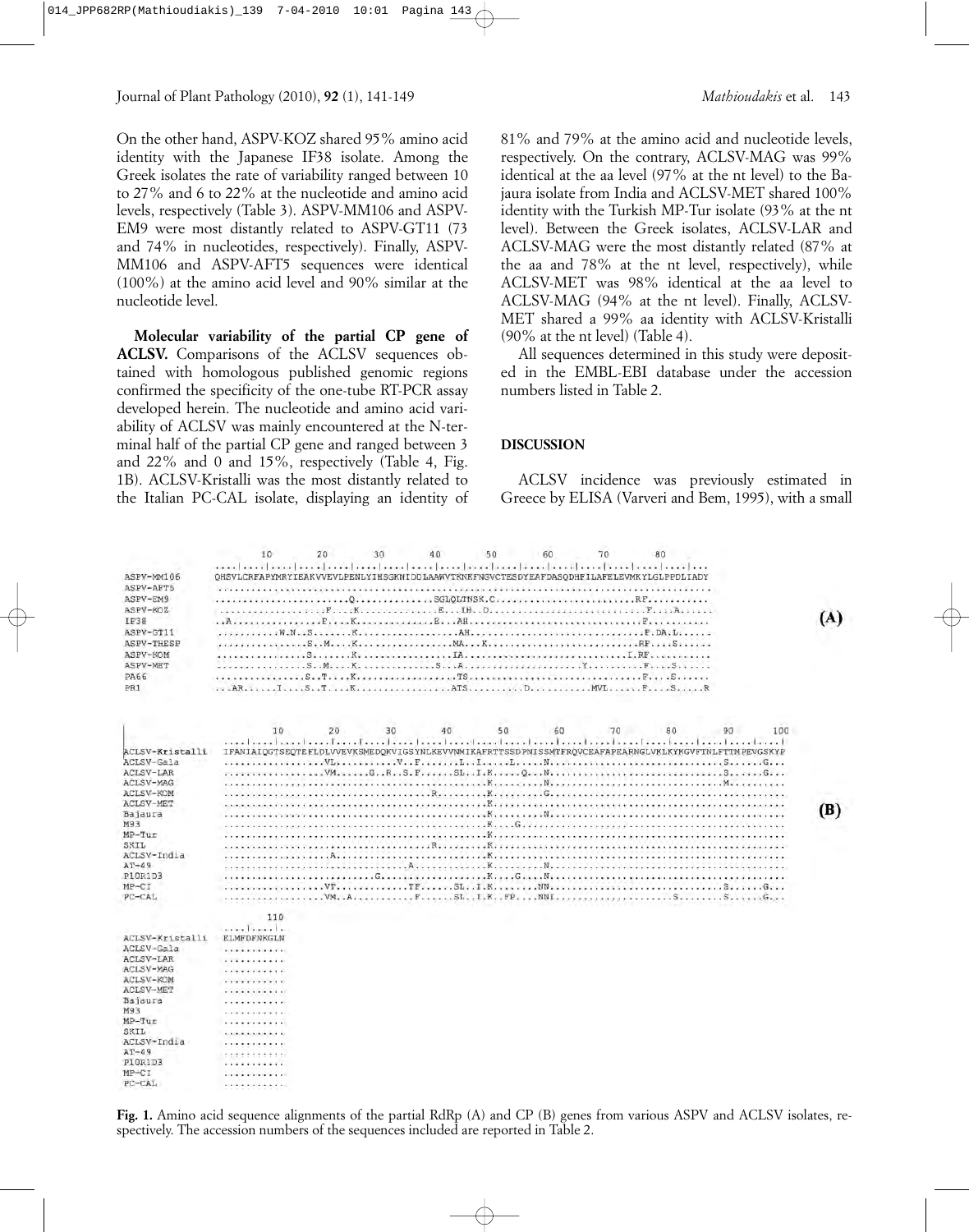| Isolate          | Host/Cultivar                       | Origin              | Accession no. |
|------------------|-------------------------------------|---------------------|---------------|
|                  | Apple                               |                     |               |
| ASPV-MET*        | Unknown                             | Greece/Ioannina     | FN386781      |
| ASPV-GT11        | Golden Delicious                    | Greece/Thessaloniki | AM746059      |
| IF38             | nr                                  | Japan               | AB045371      |
| ASPV-EM9*        | Apple rootstock, East Malling 9     | Greece/Thessaloniki | FM992635      |
| ASPV-MM106*      | Apple rootstock, Malling Merton 106 | Greece/Thessaloniki | FM992636      |
| <b>PA66</b>      | Apple rootstock, East Malling 9     | Germany             | D21829        |
|                  | Pear                                |                     |               |
| ASPV-KOZ*        | Kristalli                           | Greece/Kozani       | FN386782      |
| ASPV-THESP*      | Unknown                             | Greece/Thesprotia   | FN386783      |
| ASPV-KOM*        | Unknown                             | Greece/Komotini     | FN386784      |
| ASPV-AFT5        | Abate fetel                         | Greece/Thessaloniki | AM746060      |
| PR <sub>1</sub>  | nr                                  | China               | EU095327      |
|                  | Apple                               |                     |               |
| ACLSV-Gala*      | Gala                                | Greece/Arkadia      | FM992638      |
| ACLSV-MAG*       | Starking                            | Greece/Magnisia     | FN386785      |
| ACLSV-MET*       | Unknown                             | Greece/Ioannina     | FN386786      |
| Bajaura          | nr                                  | India               | AM494510      |
| M93              | nr                                  | Albania             | AJ586626      |
| $MP-Tur$         | nr                                  | Turkey              | AJ586641      |
| <b>SKIL</b>      | nr                                  | Israel              | DQ834688      |
| $AT-49$          | nr                                  | Hungary             | AY677104      |
| MP-CI            | nr                                  | China               | AJ586640      |
| P10R1D3          | nr                                  | Bulgaria            | DQ329162      |
|                  | Pear                                |                     |               |
| ACLSV-Kristalli* | Kristalli                           | Greece/Florina      | FM992637      |
| ACLSV-LAR*       | Unknown                             | Greece/Larissa      | FN386787      |
| ACLSV-KOM*       | Unknown                             | Greece/Komotini     | FN386788      |
| PC-CAL           | nr                                  | Italy               | AJ586643      |
| ACLSV-India      | nr                                  | India               | AM882704      |

**Table 2.** ASPV and ACLSV isolates used in this study and their EMBL Database accession numbers.

nr; not referred in database or in the Journal publication

\*; sequences determined in this study

|  |  |  | <b>Table 3.</b> Nucleotide and amino acid sequence percentage $(\%)$ identities of the partial RdRp gene among 11 apple and pear iso- |  |  |  |  |  |  |  |
|--|--|--|---------------------------------------------------------------------------------------------------------------------------------------|--|--|--|--|--|--|--|
|  |  |  | lates of <i>Apple stem pitting virus</i> . The lowest and highest percentage identities are indicated in bold.                        |  |  |  |  |  |  |  |
|  |  |  |                                                                                                                                       |  |  |  |  |  |  |  |

| nt<br>aa          | ASPV-<br><b>MET</b> | ASPV-<br>GT11 | IF38 | ASPV-<br>EM9 | ASPV-<br>MM106 | <b>PA66</b> | ASPV-<br>KOZ | ASPV-<br><b>THESP</b> | ASPV-<br><b>KOM</b> | ASPV-<br>AFT5 | PR <sub>1</sub> |
|-------------------|---------------------|---------------|------|--------------|----------------|-------------|--------------|-----------------------|---------------------|---------------|-----------------|
| <b>ASPV-MET</b>   |                     | 78            | 79   | 74           | 75             | 83          | 79           | 82                    | 80                  | 75            | 79              |
| ASPV-GT11         | 88                  |               | 78   | 74           | 73             | 78          | 78           | 79                    | 79                  | 73            | 74              |
| IF38              | 92                  | 88            |      | 73           | 79             | 80          | 82           | 78                    | 79                  | 78            | 76              |
| ASPV-EM9          | 82                  | 78            | 84   |              | 75             | 76          | 81           | 77                    | 77                  | 78            | 71              |
| ASPV-MM106        | 90                  | 87            | 92   | 85           |                | 80          | 78           | 75                    | 76                  | 90            | 75              |
| <b>PA66</b>       | 94                  | 89            | 92   | 82           | 92             |             | 76           | 85                    | 87                  | 77            | 94              |
| ASPV-KOZ          | 90                  | 87            | 95   | 84           | 90             | 92          |              | 76                    | 76                  | 77            | 71              |
| <b>ASPV-THESP</b> | 94                  | 87            | 89   | 85           | 89             | 93          | 89           |                       | 85                  | 75            | 82              |
| <b>ASPV-KOM</b>   | 92                  | 88            | 90   | 85           | 92             | 92          | 88           | 94                    |                     | 74            | 83              |
| ASPV-AFT5         | 90                  | 87            | 92   | 85           | 100            | 92          | 90           | 89                    | 92                  |               | 73              |
| PR <sub>1</sub>   | 84                  | 80            | 81   | 73           | 81             | 89          | 81           | 84                    | 82                  | 81            |                 |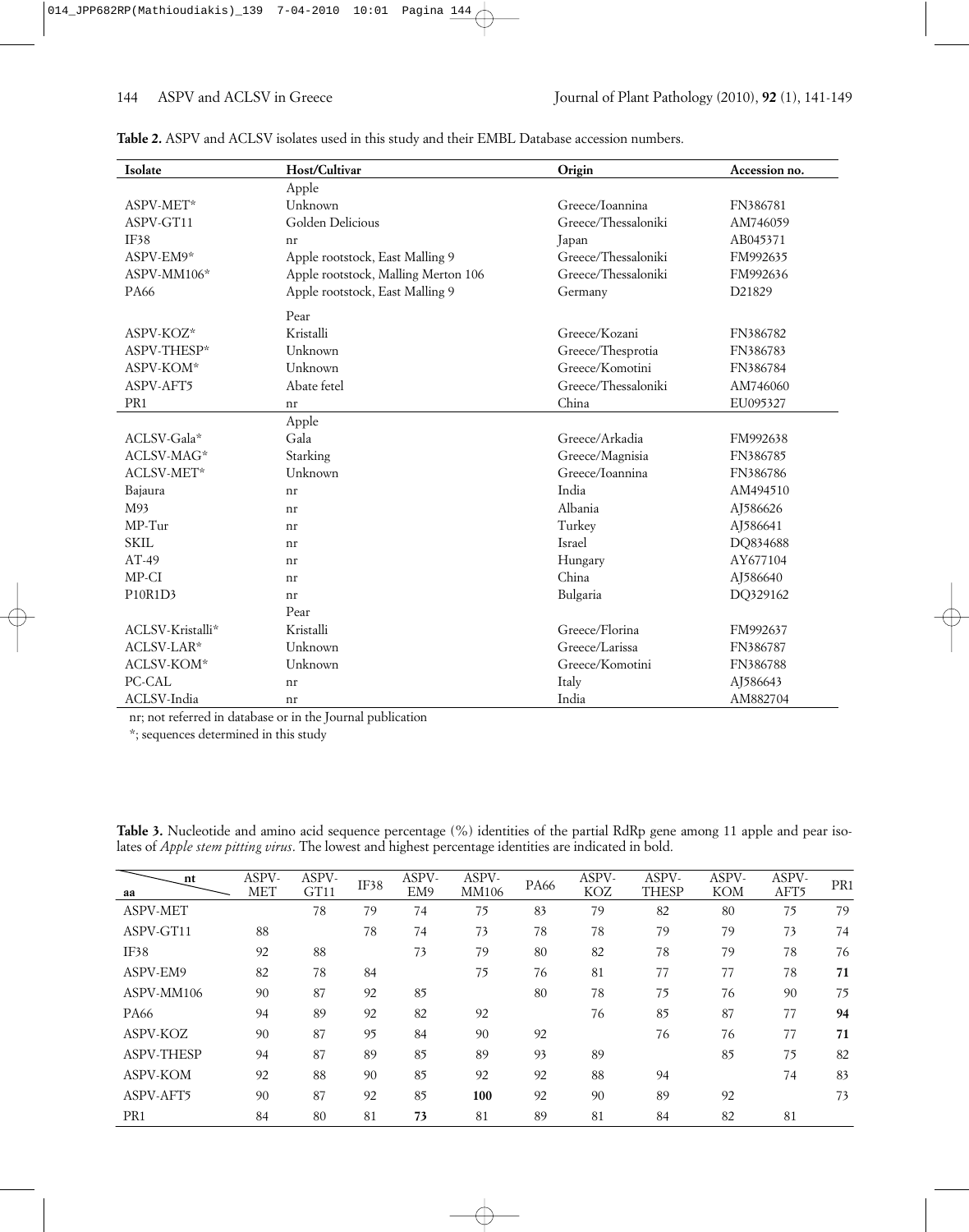| <b>Table 4.</b> Nucleotide and amino acid sequence percentage $\binom{9}{0}$ identities of the partial CP<br>highest percentage identities are indicated in bold. |                |                                    |                                                            |          |                        |                     |               |               |                             | gene among 15 apple and pear isolates of Apple chlorotic leaf spot virus. The lowest and |                                                                     |                                                              |                         |                       |                                     |
|-------------------------------------------------------------------------------------------------------------------------------------------------------------------|----------------|------------------------------------|------------------------------------------------------------|----------|------------------------|---------------------|---------------|---------------|-----------------------------|------------------------------------------------------------------------------------------|---------------------------------------------------------------------|--------------------------------------------------------------|-------------------------|-----------------------|-------------------------------------|
| Ħ<br>aa                                                                                                                                                           | ACLSV-<br>Gala | $\frac{\text{AGLSV-}}{\text{MAG}}$ | $\begin{array}{c} \text{ACLSV-} \\ \text{MET} \end{array}$ | Bajaura  | N <sub>93</sub>        | MP-Tur              | <b>SKIL</b>   | $AT-49$       | MP-CI                       | P10R1D3                                                                                  | $\begin{array}{c}\n\text{ACLSV-}\n\\ \text{Kristalli}\n\end{array}$ | $\begin{array}{c}\n\text{ACLSV-} \\ \text{LAR}\n\end{array}$ | <b>ACLSV</b><br>KOM     | <b>RG</b>             | $\frac{\text{ACLSV}}{\text{India}}$ |
| ACLSV-Gala                                                                                                                                                        |                | 82                                 | 82                                                         | 83       | $\overline{\text{81}}$ | $82\,$              | 82            | $80\,$        | 85                          | $\overline{81}$                                                                          | $80\,$                                                              | 83                                                           | $82\,$                  | 85                    | 82                                  |
| ACLSV-MAG                                                                                                                                                         | $\infty$       |                                    | $\overline{6}$                                             | 57       |                        |                     |               |               | $83\,$                      |                                                                                          |                                                                     |                                                              |                         |                       |                                     |
| ACLSV-MET                                                                                                                                                         | 60             | 98                                 |                                                            | 93       | 2 2 2                  | 3 3 3 3 3 5 5 6 8 8 | 22222         | 887878        | $\frac{2}{8}$ $\frac{2}{4}$ | $888888583$                                                                              | 28888882                                                            | 23 23 23 24 25 26 27                                         | $22.383838383333333838$ | 5 2 3 5 5 6 5 6 6 7 8 | 8 2 2 2 3 2 3 2 3 2 3 3 3           |
| Bajaura                                                                                                                                                           | 60             | 99                                 | 99                                                         |          |                        |                     |               |               |                             |                                                                                          |                                                                     |                                                              |                         |                       |                                     |
| M93                                                                                                                                                               | 89             | 57                                 | $\mathcal{S}^{\circ}$                                      | 98       |                        |                     |               |               |                             |                                                                                          |                                                                     |                                                              |                         |                       |                                     |
| MP-Tur                                                                                                                                                            | $\infty$       | 98                                 | $\Xi$                                                      | 99       | $-888$                 |                     |               |               |                             |                                                                                          |                                                                     |                                                              |                         |                       |                                     |
| SKIL                                                                                                                                                              | 89             | 57                                 | 99                                                         | 98       |                        |                     |               |               |                             |                                                                                          |                                                                     |                                                              |                         |                       |                                     |
| $AT-49$                                                                                                                                                           | 89             | 57                                 | 57                                                         | 98       |                        |                     |               |               |                             |                                                                                          |                                                                     |                                                              |                         |                       |                                     |
| MP-CI                                                                                                                                                             | 93             | $\infty$                           | $\infty$                                                   | $\infty$ | 89<br>98               |                     | 8 8 8 8 8 8 8 | $-888$        | 2325 23                     |                                                                                          | 81                                                                  |                                                              |                         |                       |                                     |
| P10R1D3                                                                                                                                                           | 89             | 5                                  | 57                                                         | 98       |                        |                     |               |               |                             | 8588                                                                                     | 80 S                                                                |                                                              |                         |                       |                                     |
| ACLSV-Kristall                                                                                                                                                    | $\infty$       | 57                                 | 99                                                         | 98       | 98                     |                     |               |               |                             |                                                                                          |                                                                     |                                                              |                         |                       |                                     |
| ACLSV-LAR                                                                                                                                                         | 5              | 89                                 | 88                                                         | 89       | 87                     |                     |               | 87            | \$3                         |                                                                                          |                                                                     |                                                              |                         |                       |                                     |
| ACLSV-KOM                                                                                                                                                         | 89             | 57                                 | 98                                                         | 98       | 57                     | 98                  |               | 96<br>85      |                             |                                                                                          | 97                                                                  |                                                              |                         | 81                    | 85                                  |
| PC-CAL                                                                                                                                                            | $\infty$       | 87                                 | 86                                                         | 87       | 85                     | 86                  |               |               | 93                          |                                                                                          | 85                                                                  | 60                                                           | 85                      |                       | 82                                  |
| ACLSV-India                                                                                                                                                       | $\infty$       | 57                                 | 99                                                         | 98       | 98                     | 99                  | 98            | $\frac{6}{2}$ | $\delta$                    | 60                                                                                       | 98                                                                  | 88                                                           | 57                      | 86                    |                                     |

survey, whereas no information was gathered on the presence and distribution of ASPV. In this study a larger number of samples were collected from different areas for determining the frequency of these viruses and providing a relatively clear picture of the phytosanitary status of pome fruit crops in the country.

The results showed that ASPV and ACLSV are widespread in the Greek pome fruit industry. ASPV was predominant in both apple and pear cultivars and was distributed throughout the country. The virus was also detected in Nashi pears (*P. serotina*, Japanese pear) and to our knowledge this is the first report of ASPV in this species. Recently, Paunović and Jevremović (2004) recorded ASPV in another *Pyrus* species (*P. ussuriensis*) of Asian origin. We also detected ASPV in the two apple rootstocks tested, namely EM9 and MM106, as well as in the OH x F pear rootstocks. Likewise, ACLSV incidence was also high in apple trees and the virus was present in almost all the areas surveyed, but it was rather limited in pear trees. Similar results have been obtained by other researchers studying the incidence and spread of ASPV and ACLSV in other countries (Kundu, 2001, 2002, 2003; Aneliya, 2005; Salem *et al*., 2005; Ulubas and Ertunc, 2005; Constable *et al.*, 2007).

The comparative sequence analysis made in this study confirmed the already known high molecular variability in the CP of ACLSV (Candresse *et al.*, 1995; Al Rwahnih *et al.*, 2004; Ulubas and Rosner, 2006) among various isolates. In fact this divergence, which was up to 22% in nucleotides and 15% in amino acids, was mainly encountered at the N-terminal half of the partial CP, as previously reported (Al Rwahnih *et al.*, 2004; Ulubas and Rosner, 2006).

In the case of ASPV sequence information on the RdRp gene is limited. Thus, our determination of the partial gene sequences from six different apple and pear isolates has enriched these data and allowed a more thorough analysis of the variability, in comparison with homologous published sequences. The results indicated high rates of divergence up to 29% at the nucleotide and 27% at the amino acid level in the case of the ACLSV-EM9 isolate (Fig. 1). The existence of a highly divergent amino acid motif lying between 40 and 50 aa site (Fig. 1) on this isolate might be due to a nucleotide deletion and insertion in nt sites 118 and 153 (data not shown). High divergence (76-96% identity) was also recorded in the 3' terminal end of the RdRp gene (Constable *et al.*, 2007).

Phylogenetic analysis was also implemented to investigate the evolutionary relationships among different isolates of the two viruses. However, no clear clustering according to host-species and geographic origin of the isolates was observed (data not shown). Actually, as revealed by the molecular variability analysis, isolates of both viruses from different geographical origins showed very high identity rates, indicating the prominent role of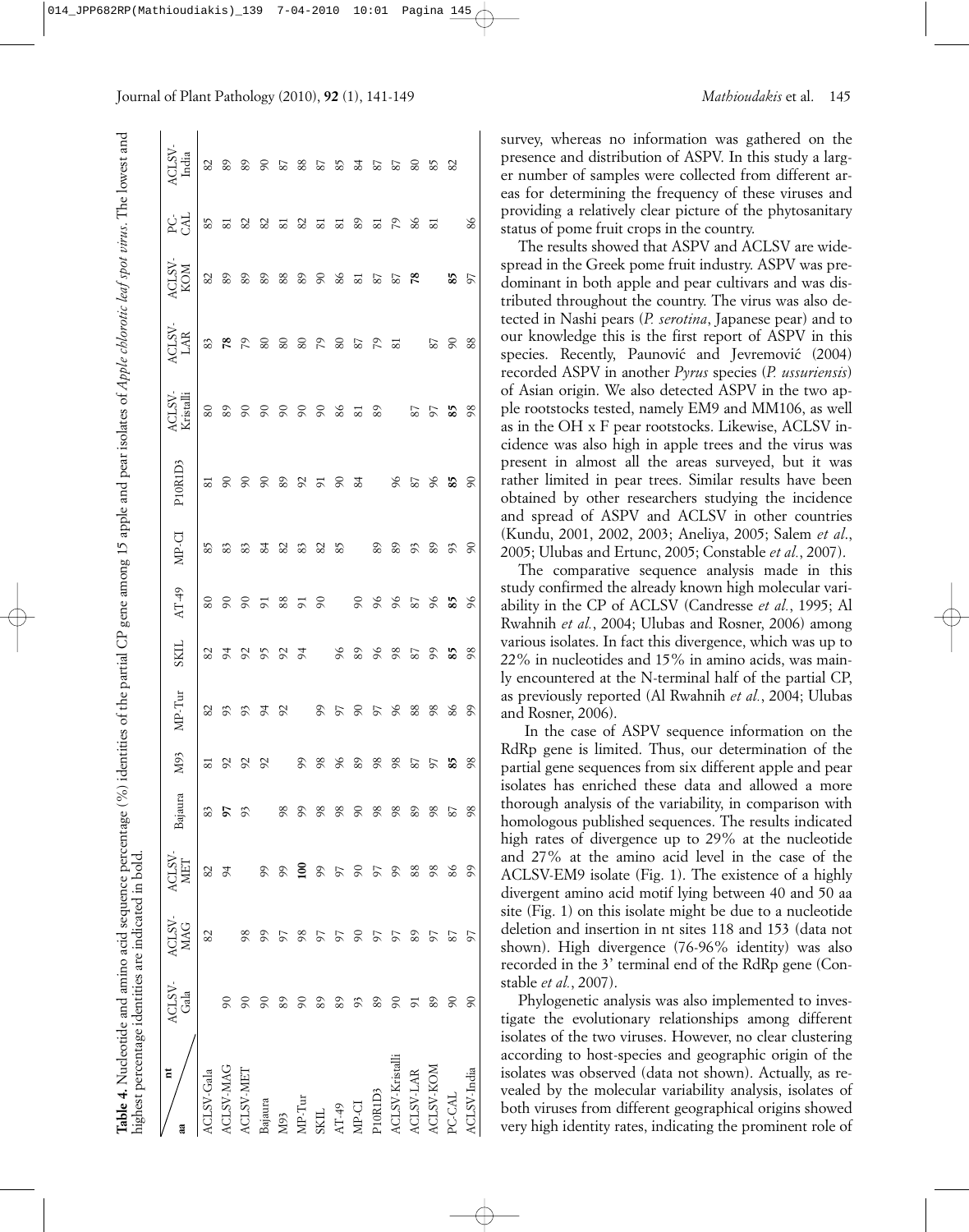exchanging infected plant material on virus dissemination.

The low sanitary status of apple and pear trees in Greece, regardless of the cultivar, calls for the implementation of certification schemes for the production of virus-free propagative material. A basic prerequisite for developing a certification scheme is the existence of a sensitive, reliable cost-effective and rapid detection method, suitable for large-scale application. So far the evaluation of the virus status of mother stocks and nurseries in Greece is based on the absence of characteristic symptoms. However, ASPV and ACLSV are frequently latent (Nemeth, 1986) and therefore this strategy favors their dissemination. Also, the common practice of grafting is an effective way to transmit viruses and may cause their wide distribution. In some cases, when infected scions are grafted on certain rootstocks, this can result in reduced production and tree decline (Kinard *et al*., 1996; Desvignes, 1999).

The detection of ASPV and ACLSV by biological indexing on woody indicators, although sensitive, is timeconsuming and involves handling difficulties and variation of symptoms, depending on the pathogenicity of the isolate and the indicator-host used (Stouffer and Fridlund, 1989; Paunovic and Jevremovic, 2004). Additionally, serological detection of ACLSV is mainly reliable in spring (Candresse *et al*., 1995; Kinard *et al*., 1996) and due to the virus variability the results are not consistent. Furthermore, monoclonal antibodies produced against ASPV (Gugerli and Ramel, 2004) did not give reliable results in some pear tissues tested by DAS-ELISA (Paunovic and Jevremovic, 2006). Therefore, the application of molecular assays, such as those reported herein is recommended for reliable screening of propagating material and prevention of virus spread.

### **REFERENCES**

- Adams M.J., Antoniw J.F., Bar-Joseph M., Brunt A.A., Candresse T., Foster G.D., Martelli G.P., Milne R.G., Fauquet C.M., 2004. The new plant virus family *Flexiviridae* and assessment of molecular criteria for species demarcation. *Archives of Virology* **149**: 1045-1060.
- Al Rwahnih M., Turturo C., Minafra A., Saldarelli P., Myrta A., Pallas V., Savino V., 2004. Molecular variability of *Apple chlorotic leaf spot virus* in different hosts and geographical regions. *Journal of Plant Pathology* **86**: 117-122.
- Altschul S.F., Gish W., Miller W., Myers E.W., Lipman D.J., 1990. Basic local alignment search tool. *Journal of Molecular Biology* **215**: 403-410.
- Aneliya B., 2005. Preliminary results of the study on the spread of *Apple chlorotic leaf spot virus* (ACLSV) in different fruit tree species in Kyustendil region of Bulgaria. *Notulae Botanicae Horti Agrobotanici Cluj-Napoca* **33**: 82-86.
- Anonymous, 1971. Diseases of cultivated plants observed in Greece from 1962 to 1969. *Annales Institut Phytopathologique Benaki* (NS) **10**: 70-118.
- Candresse T., Lanneau M., Revers F., Grasseau N., Macquaire G., German S., Malinowski T., Dunez J., 1995. An immunocapture PCR assay adapted to the detection and the analysis of the molecular variability of the *Apple chlorotic leaf spot virus*. *Acta Horticulturae* **386**: 136-147.
- Constable F.E., Joyce P.A., Rodoni B.C., 2007. A survey of key Australian pome fruit growing districts for exotic and endemic pathogens. *Australasian Plant Pathology* **36**: 165- 172.
- Desvignes J.C., 1999. Virus Diseases of Fruit Trees. Centre Techique Interprofessionnel des Fruits et Legumes (Ctifl), Paris, France.
- Desvignes J.C., Boye R., 1988. Different diseases caused by the *Apple chlorotic leaf spot virus* on the fruit trees. *Acta Horticulturae* **235**: 34-38.
- Gugerli P., Ramel M.E., 2004. Production of monoclonal antibodies for the serological identification and reliable detection of *Apple stem pitting* and *Pear yellow vein viruses* in apple and pear. *Acta Horticulturae* **657**: 59-69.
- Kinard G.R., Scott S.W., Barnett O.W., 1996. Detection of *Apple chlorotic leaf spot* and *Apple stem grooving viruses* using RT-PCR. *Plant Disease* **80**: 616-621.
- Kundu J.K., 2001. To the diagnosis and distribution of the *Apple stem pitting virus* in the Czech republic. *Acta Horticulturae* **550**: 275-280.
- Kundu J.K., 2002. The application of RT-PCR assay for the detection of *Apple stem pitting virus* and *Apple stem grooving virus* in four apple cultivars. *Plant Protection Science* **38**: 13-17.
- Kundu J.K., 2003. The occurrence of *Apple stem pitting virus* and *Apple stem grooving virus* within field-grown apple cultivars evaluated by RT-PCR. *Plant Protection Science* **39**: 88-92.
- Leone G., Linder J.L., Van der Meer F.A., Schoen C.D., 1998. Symptoms on apple and pear indicators after back-transmission from *Nicotiana occidentalis* confirm the identity of *Apple stem pitting virus* with *Pear vein yellows virus*. *Acta Horticulturae* **472**: 61-65.
- Malinowski T., Komorowska B., Golis T., Zawadzka B., 1998. Detection of *Apple stem pitting virus* and *Pear vein yellows virus* using reverse transcription-polymerase chain reaction. *Acta Horticulturae* **472**: 87-95.
- Mathioudakis M.M., Candresse T., Katis N.I., 2007. First report of *Apple chlorotic leaf spot virus* in quince in Greece. *Plant Disease* **91**: 462.
- Mathioudakis M.M., Maliogka V.I., Dovas C.I., Vasilakakis M., Katis N.I., 2006. First record of the *Apple stem pitting virus virus* (ASPV) in quince in Greece. *Journal of Plant Pathology* **88**: 225.
- Mathioudakis M.M., Maliogka V.I., Dovas C.I., Paunovic. S., Katis N.I., 2009. Reliable RT-PCR detection of *Apple stem pitting virus* in pome fruits ant its association with quince fruit deformation disease. *Plant Pathology* **58**: 228-236.
- Nemchinov L., Hadidi A.F., Faggioli F., 1998. PCR-detection of *Apple stem pitting virus* from pome fruit hosts and sequence variability among viral isolates. *Acta Horticulturae* **472**: 67-73.
- Nemeth M., 1986. Virus, Mycoplasma and Ricketsia Diseases of Fruit Trees. Academiai Kiado, Budapest. Hungary.
- Paunovic S., Jevremovic D., 2004. *Apple stem pitting virus* de-